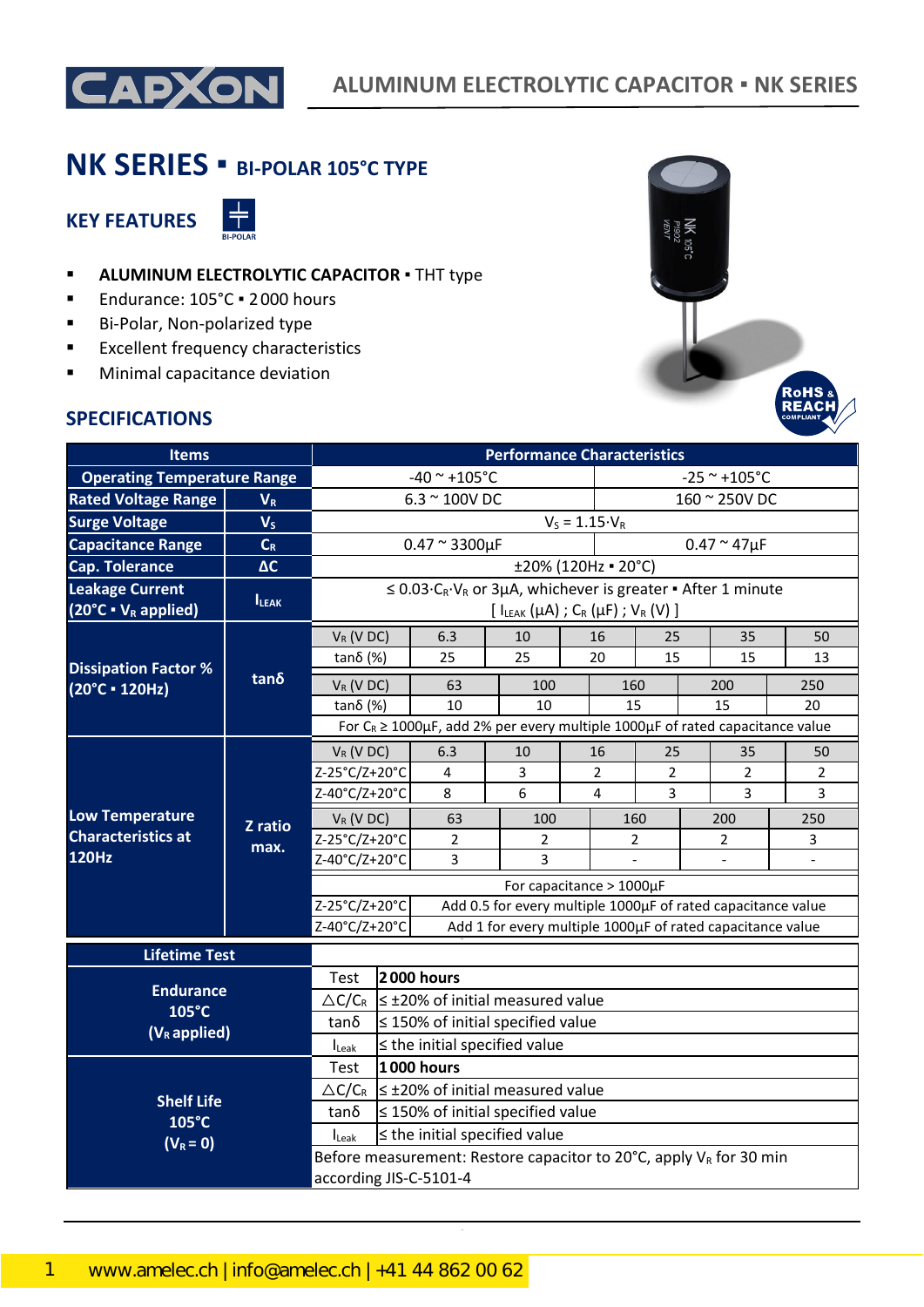

### **STANDARD RATINGS Part number shows bulk version with straight leads**

| $V_{R}$<br>(V) | $C_R$<br>$(\mu F)$ | øD<br>(mm) | τ<br>(mm) | $I_R$ • Max.<br><b>Ripple Current</b><br>+105°C · 120Hz<br>(mA rms) | <b>CapXon Part Number</b> |
|----------------|--------------------|------------|-----------|---------------------------------------------------------------------|---------------------------|
|                | 100                | 5          | 11        | 99                                                                  | NK101M6R3C110A            |
|                | 220                | 8          | 11.5      | 149                                                                 | NK221M6R3F115A            |
|                | 330                | 8          | 11.5      | 190                                                                 | NK331M6R3F115A            |
| 6.3            | 470                | 10         | 12.5      | 280                                                                 | NK471M6R3G125A            |
|                | 1000               | 10         | 16        | 352                                                                 | NK102M6R3G160A            |
|                | 2200               | 13         | 20        | 645                                                                 | NK222M6R3I200A            |
|                | 3300               | 16         | 25        | 950                                                                 | NK332M6R3J250A            |
|                | 33                 | 5          | 11        | 59                                                                  | NK330M010C110A            |
|                | 47                 | 5          | 11        | 79                                                                  | NK470M010C110A            |
|                | 100                | 6.3        | 11        | 99                                                                  | NK101M010E110A            |
|                | 220                | 8          | 11.5      | 157                                                                 | NK221M010F115A            |
| 10             | 330                | 10         | 12.5      | 235                                                                 | NK331M010G125A            |
|                | 470                | 10         | 12.5      | 290                                                                 | NK471M010G125A            |
|                | 1000               | 10         | 20        | 430                                                                 | NK102M010G200A            |
|                | 2200               | 16         | 25        | 830                                                                 | NK222M010J250A            |
|                | 3300               | 16         | 31.5      | 1150                                                                | NK332M010J315A            |
|                | 22                 | 5          | 11        | 53                                                                  | NK220M016C110A            |
|                | 33                 | 5          | 11        | 62                                                                  | NK330M016C110A            |
|                | 47                 | 6.3        | 11        | 90                                                                  | NK470M016E110A            |
|                | 100                | 6.3        | 11        | 99                                                                  | NK101M016E110A            |
|                | 100                | 8          | 11.5      | 123                                                                 | NK101M016F115A            |
| 16             | 220                | 8          | 11.5      | 200                                                                 | NK221M016F115A            |
|                | 220                | 10         | 12.5      | 234                                                                 | NK221M016G125A            |
|                | 330                | 10         | 12.5      | 255                                                                 | NK331M016G125A            |
|                | 470                | 10         | 16        | 360                                                                 | NK471M016G160A            |
|                | 1000               | 13         | 20        | 511                                                                 | NK102M016I200A            |
|                | 2200               | 16         | 31.5      | 950                                                                 | NK222M016J315A            |
|                | 10                 | 5          | 11        | 34                                                                  | NK100M025C110A            |
|                | 22                 | 6.3        | 11        | 55                                                                  | NK220M025E110A            |
|                | 33                 | 6.3        | 11        | 72                                                                  | NK330M025E110A            |
| 25             | 47                 | 6.3        | 11        | 96                                                                  | NK470M025E110A            |
|                | 100                | 8          | 11.5      | 152                                                                 | NK101M025F115A            |
|                | 220                | 10         | 12.5      | 245                                                                 | NK221M025G125A            |
|                | 330                | 10         | 16        | 310                                                                 | NK331M025G160A            |
|                | 470                | 13         | 20        | 420                                                                 | NK471M025I200A            |
|                | 10                 | 5          | 11        | 38                                                                  | NK100M035C110A            |
|                | 22                 | 6.3        | 11        | 65                                                                  | NK220M035E110A            |
|                | 33                 | 8          | 11.5      | 75                                                                  | NK330M035F115A            |
| 35             | 47                 | 8          | 11.5      | 107                                                                 | NK470M035F115A            |
|                | 100                | 10         | 12.5      | 198                                                                 | NK101M035G125A            |
|                | 220                | 10         | 20        | 320                                                                 | NK221M035G200A            |
|                | 330                | 13         | 20        | 370                                                                 | NK331M035I200A            |
|                | 470                | 13         | 25        | 495                                                                 | NK471M035I250A            |

CapXon\_Ver. 001 – 03/31/2020 2 Document Number: NK series

**See "PACKAGING INFORMATION" to taped or formed products.**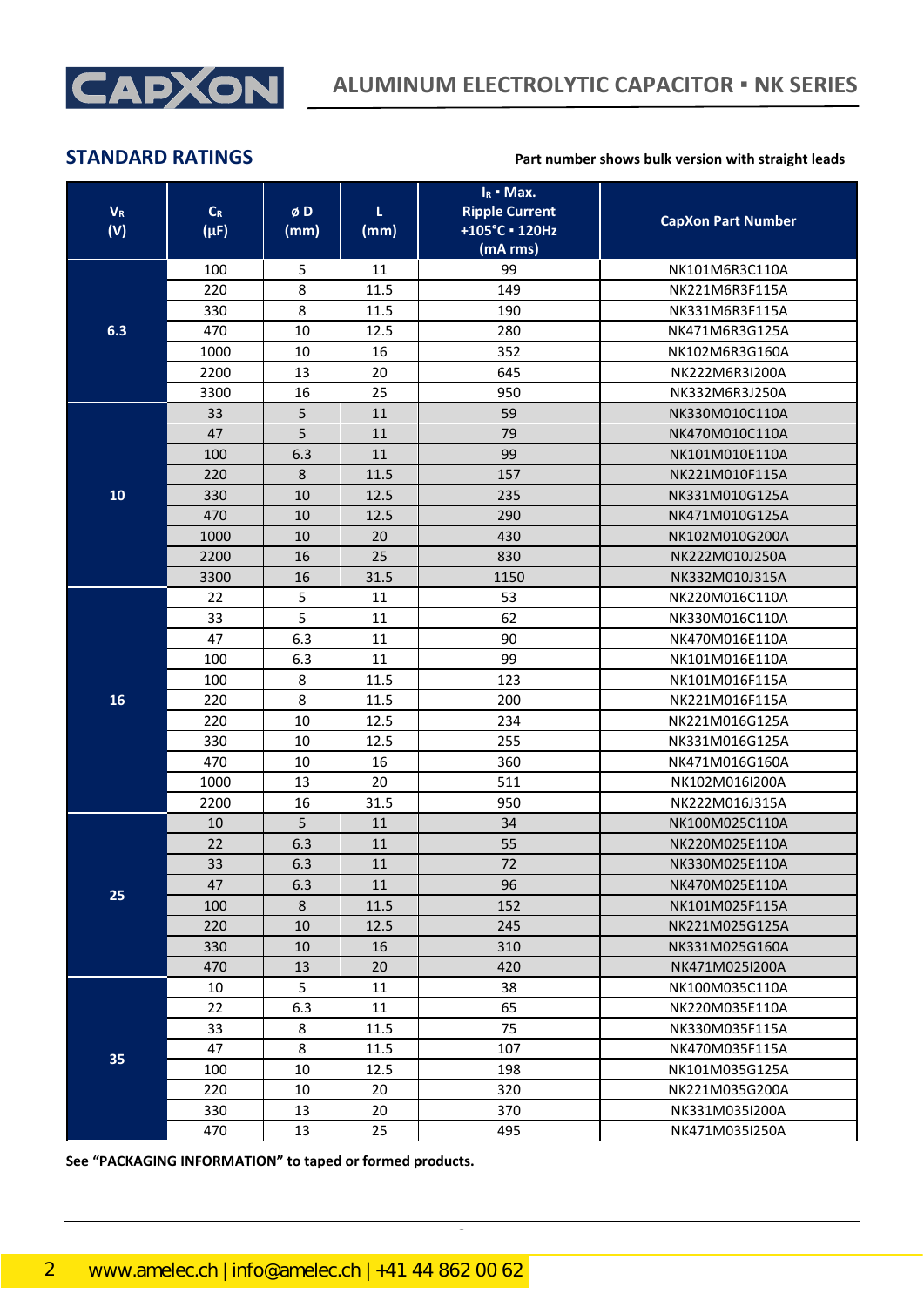

### **STANDARD RATINGS Part number shows bulk version with straight leads**

| $V_R$<br>(V) | $C_R$<br>$(\mu F)$ | øD<br>(mm) | τ<br>(mm) | $I_R$ • Max.<br><b>Ripple Current</b><br>+105°C · 120Hz<br>(mA rms) | <b>CapXon Part Number</b> |
|--------------|--------------------|------------|-----------|---------------------------------------------------------------------|---------------------------|
|              | 0.47               | 5          | 11        | 8                                                                   | NKR47M050C110A            |
|              | $\mathbf{1}$       | 5          | 11        | 12                                                                  | NK010M050C110A            |
|              | 2.2                | 5          | 11        | 17                                                                  | NK2R2M050C110A            |
|              | 3.3                | 5          | 11        | 23                                                                  | NK3R3M050C110A            |
|              | 4.7                | 5          | 11        | 30                                                                  | NK4R7M050C110A            |
|              | 10                 | 6.3        | 11        | 50                                                                  | NK100M050E110A            |
| 50           | 22                 | 8          | 11.5      | 85                                                                  | NK220M050F115A            |
|              | 33                 | 8          | 11.5      | 89                                                                  | NK330M050F115A            |
|              | 47                 | 10         | 12.5      | 123                                                                 | NK470M050G125A            |
|              | 100                | 10         | 16        | 198                                                                 | NK101M050G160A            |
|              | 100                | 10         | 20        | 220                                                                 | NK101M050G200A            |
|              | 220                | 13         | 20        | 340                                                                 | NK221M050I200A            |
|              | 220                | 13         | 25        | 375                                                                 | NK221M050I250A            |
|              | 330                | 16         | 25        | 500                                                                 | NK331M050J250A            |
|              | 0.47               | 5          | 11        | 9                                                                   | NKR47M063C110A            |
|              | $\mathbf{1}$       | 5          | 11        | 14                                                                  | NK010M063C110A            |
|              | 2.2                | 5          | 11        | 20                                                                  | NK2R2M063C110A            |
|              | 3.3                | 6.3        | 11        | 25                                                                  | NK3R3M063E110A            |
|              | 4.7                | 6.3        | 11        | 30                                                                  | NK4R7M063E110A            |
| 63           | 10                 | 6.3        | 11        | 52                                                                  | NK100M063E110A            |
|              | 22                 | 8          | 11.5      | 88                                                                  | NK220M063F115A            |
|              | 22                 | 10         | 12.5      | 92                                                                  | NK220M063G125A            |
|              | 33                 | 10         | 12.5      | 115                                                                 | NK330M063G125A            |
|              | 47                 | 10         | 16        | 150                                                                 | NK470M063G160A            |
|              | 100                | 13         | 20        | 295                                                                 | NK101M063I200A            |
|              | 220                | 13         | 25        | 420                                                                 | NK221M063I250A            |
|              | 0.47               | 5          | 11        | 10                                                                  | NKR47M100C110A            |
|              | $\mathbf{1}$       | 5          | 11        | 15                                                                  | NK010M100C110A            |
|              | 2.2                | 5          | 11        | 20                                                                  | NK2R2M100C110A            |
|              | 2.2                | 6.3        | 11        | 22                                                                  | NK2R2M100E110A            |
|              | 3.3                | 6.3        | 11        | 28                                                                  | NK3R3M100E110A            |
|              | 4.7                | 6.3        | 11        | 32                                                                  | NK4R7M100E110A            |
| 100          | 4.7                | 8          | 11.5      | 36                                                                  | NK4R7M100F115A            |
|              | 10                 | 8          | 11.5      | 52                                                                  | NK100M100F115A            |
|              | 10                 | 10         | 12.5      | 55                                                                  | NK100M100G125A            |
|              | 22                 | 10         | 16        | 120                                                                 | NK220M100G160A            |
|              | 33                 | 10         | 20        | 175                                                                 | NK330M100G200A            |
|              | 47                 | 13         | 20        | 187                                                                 | NK470M100I200A            |
|              | 100                | 16         | 25        | 399                                                                 | NK101M100J250A            |
|              | 0.47               | 5          | 11        | 12                                                                  | NKR47M160C110A            |
|              | $\mathbf{1}$       | 6.3        | 11        | 18                                                                  | NK010M160E110A            |
| 160          | 2.2                | 8          | 11.5      | 28                                                                  | NK2R2M160F115A            |
|              | 3.3                | 8          | 11.5      | 37                                                                  | NK3R3M160F115A            |
|              | 4.7                | 10         | 12.5      | 45                                                                  | NK4R7M160G125A            |

CapXon\_Ver. 001 – 03/31/2020 3 Document Number: NK series

**See "PACKAGING INFORMATION" to taped or formed products.**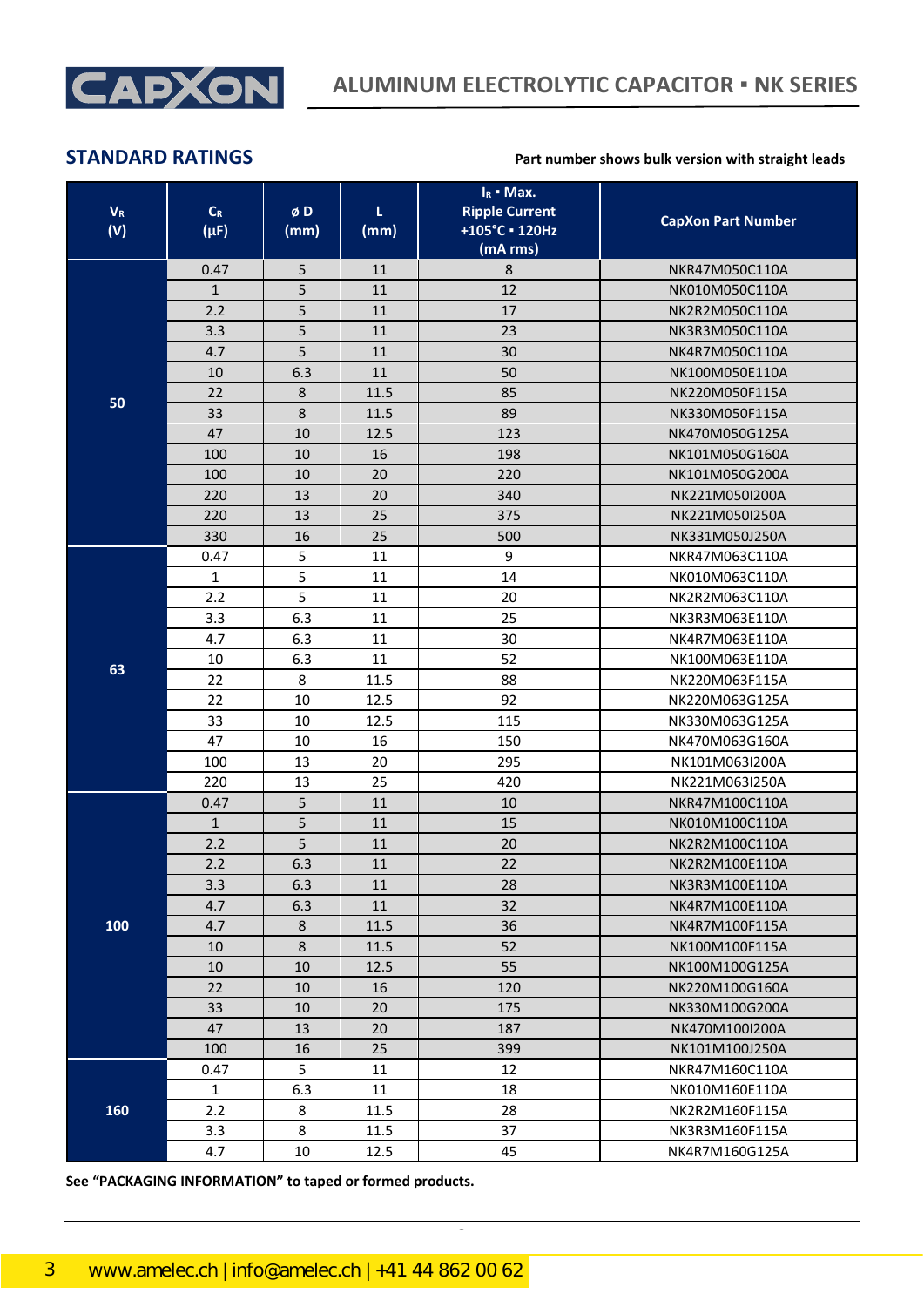

### **STANDARD RATINGS Part number shows bulk version with straight leads**

| $V_{R}$<br>(V) | $C_R$<br>$(\mu F)$ | øD<br>(mm) | т<br>(mm) | $IR$ • Max.<br><b>Ripple Current</b><br>+105°C · 120Hz<br>(mA rms) | <b>CapXon Part Number</b> |
|----------------|--------------------|------------|-----------|--------------------------------------------------------------------|---------------------------|
|                | 10                 | 10         | 16        | 79                                                                 | NK100M160G160A            |
|                | 22                 | 13         | 20        | 140                                                                | NK220M160I200A            |
| 160            | 33                 | 13         | 20        | 200                                                                | NK330M160I200A            |
|                | 47                 | 13         | 25        | 215                                                                | NK470M160I250A            |
|                | 0.47               | 6.3        | 11        | 17                                                                 | NKR47M200E110A            |
|                | $\mathbf{1}$       | 8          | 11.5      | 21                                                                 | NK010M200F115A            |
|                | 2.2                | 8          | 11.5      | 32                                                                 | NK2R2M200F115A            |
|                | 3.3                | 10         | 12.5      | 40                                                                 | NK3R3M200G125A            |
| 200            | 4.7                | 10         | 16        | 52                                                                 | NK4R7M200G160A            |
|                | 10                 | 10         | 20        | 86                                                                 | NK100M200G200A            |
|                | 22                 | 13         | 20        | 160                                                                | NK220M200I200A            |
|                | 33                 | 13         | 25        | 213                                                                | NK330M200I250A            |
|                | 0.47               | 6.3        | 11        | 22                                                                 | NKR47M250E110A            |
|                | $\mathbf{1}$       | 8          | 11.5      | 25                                                                 | NK010M250F115A            |
|                | 2.2                | 10         | 12.5      | 39                                                                 | NK2R2M250G125A            |
|                | 3.3                | 10         | 16        | 43                                                                 | NK3R3M250G160A            |
| 250            | 4.7                | 10         | 20        | 65                                                                 | NK4R7M250G200A            |
|                | 10                 | 10         | 20        | 109                                                                | NK100M250G200A            |
|                | 22                 | 13         | 25        | 189                                                                | NK220M250I250A            |
|                | 33                 | 16         | 25        | 250                                                                | NK330M250J250A            |

**Part number shows bulk version with straight leads. See "PACKAGING INFORMATION" to taped or formed products.**

## **DIMENSIONS ▪ All dimensions in mm**



| øD | 6.3         |     | 10  | 13  | 16 |
|----|-------------|-----|-----|-----|----|
|    | つに<br>ر . ے | 3.5 |     |     |    |
| øα | ◡.◡         |     | U.b | 0.8 |    |
|    | .           |     | ∸.J | ∸.J |    |